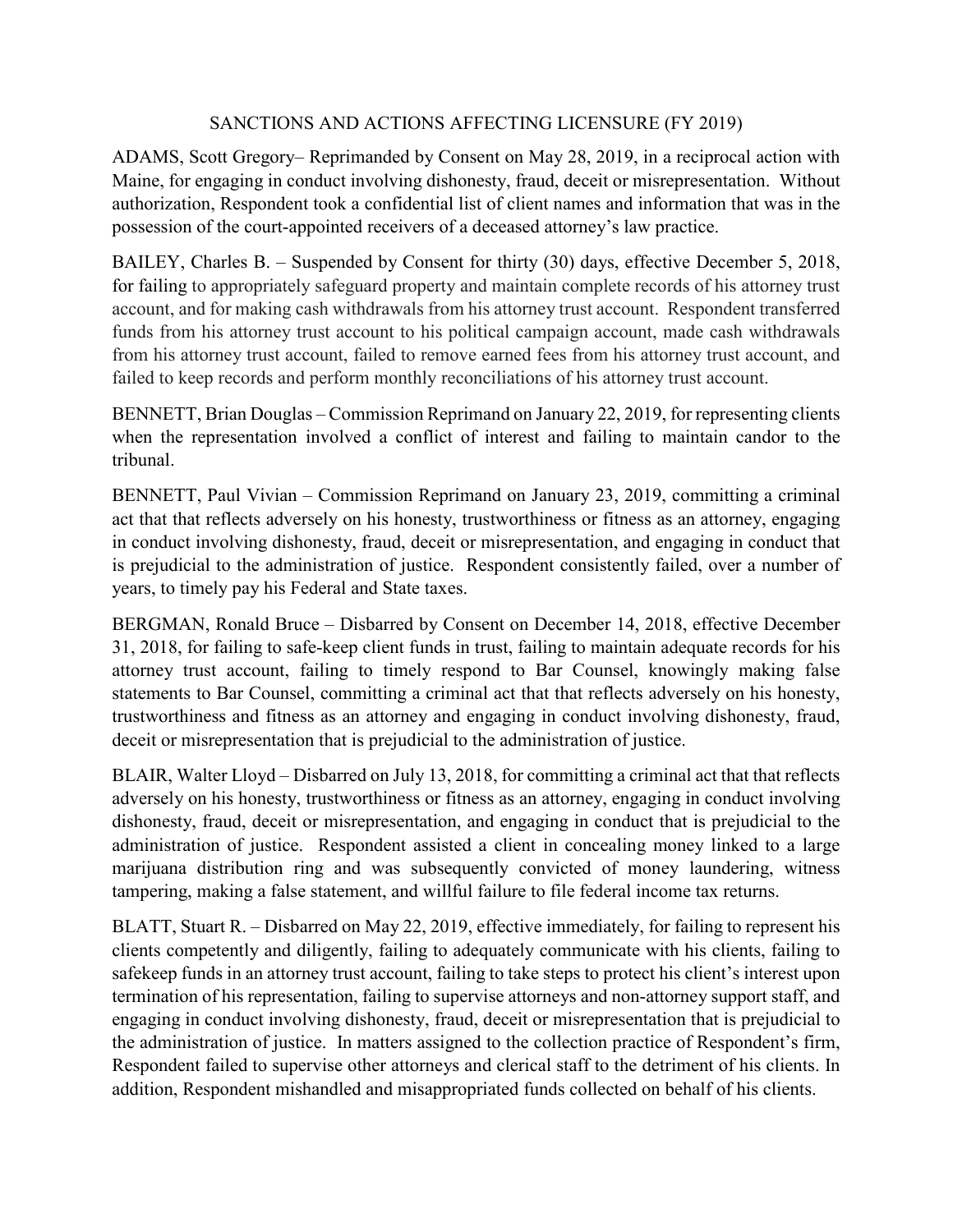BLEVINS, John Franklin – Indefinite Suspension by Consent on April 18, 2019, with the right to seek reinstatement after ninety (90) days, for failing to supervise a non-attorney assistant, sharing legal fees with a non-attorney, failing to take reasonable measures to assure that a person obtaining law-related services knows that the services are not legal services, and engaging in conduct involving dishonesty, fraud, deceit or misrepresentation, and that is prejudicial to the administration of justice. Respondent contracted with a non-attorney to assist with debt collections in multiple jurisdictions when neither Respondent nor the non-attorney were licensed to collect debts in any jurisdiction.

BLYTHE, Angela M. – Disbarred by Consent on July 9, 2018, for committing a criminal act that that reflects adversely on her honesty, trustworthiness or fitness as an attorney, engaging in conduct involving dishonesty, fraud, deceit or misrepresentation, and engaging in conduct that is prejudicial to the administration of justice. Respondent was convicted of conspiracy to defraud financial institutions, bank fraud and making false statements to financial institutions.

BOWIE, Dawn Elaine – Commission Reprimand on April 6, 2019, in a reciprocal action from the Tennessee Supreme Court. Respondent filed a Motion for Sanctions in a custody matter without providing opposing counsel a reasonable opportunity to correct a deficient motion as required by the Tennessee Rules of Civil Procedure and communicated with represented parties without the permission of opposing counsel.

BURKE, Lynn Marie – Commission Reprimand on September 27, 2018, for failing to diligently represent her client in an immigration matter and engaging in the unauthorized practice of law.

BURTON, William Franklin – Commission Reprimand on December 3, 2018, for settling a potential malpractice claim with an unrepresented former client without advising in writing of the desirability of seeking independent legal counsel and without allowing a reasonable opportunity to seek independent legal advice.

BUTLER Jr., Anthony Ignatius – Indefinite Suspension by Consent on June 25, 2019, effective August 1, 2019, with the right to seek reinstatement after one (1) year, for failing to represent clients competently and diligently, for failing to adequately communicate with clients, knowingly failing to respond to a request for information by Bar Counsel, and engaging in conduct involving dishonesty, fraud, deceit or misrepresentation, and conduct prejudicial to the administration of justice. Respondent provided little to no services of value to his client in a wrongful termination and breach of contract claim, and, in a lawsuit against his client's employer and supervisor, Respondent failed to file any timely responses to opposing counsel's Motion to Dismiss and Motion for Summary Judgement, the case was dismissed, and Respondent failed to inform his client of the dismissal.

CASTRO, Tito Vladimir Alejandro – Commission Reprimand on July 3, 2018, for the unauthorized practice of law and engaging in conduct prejudicial to the administration of justice. Respondent continued to appear in court, file motions and communicate with opposing counsel during a period of temporary suspension due to his failure pay his annual assessment.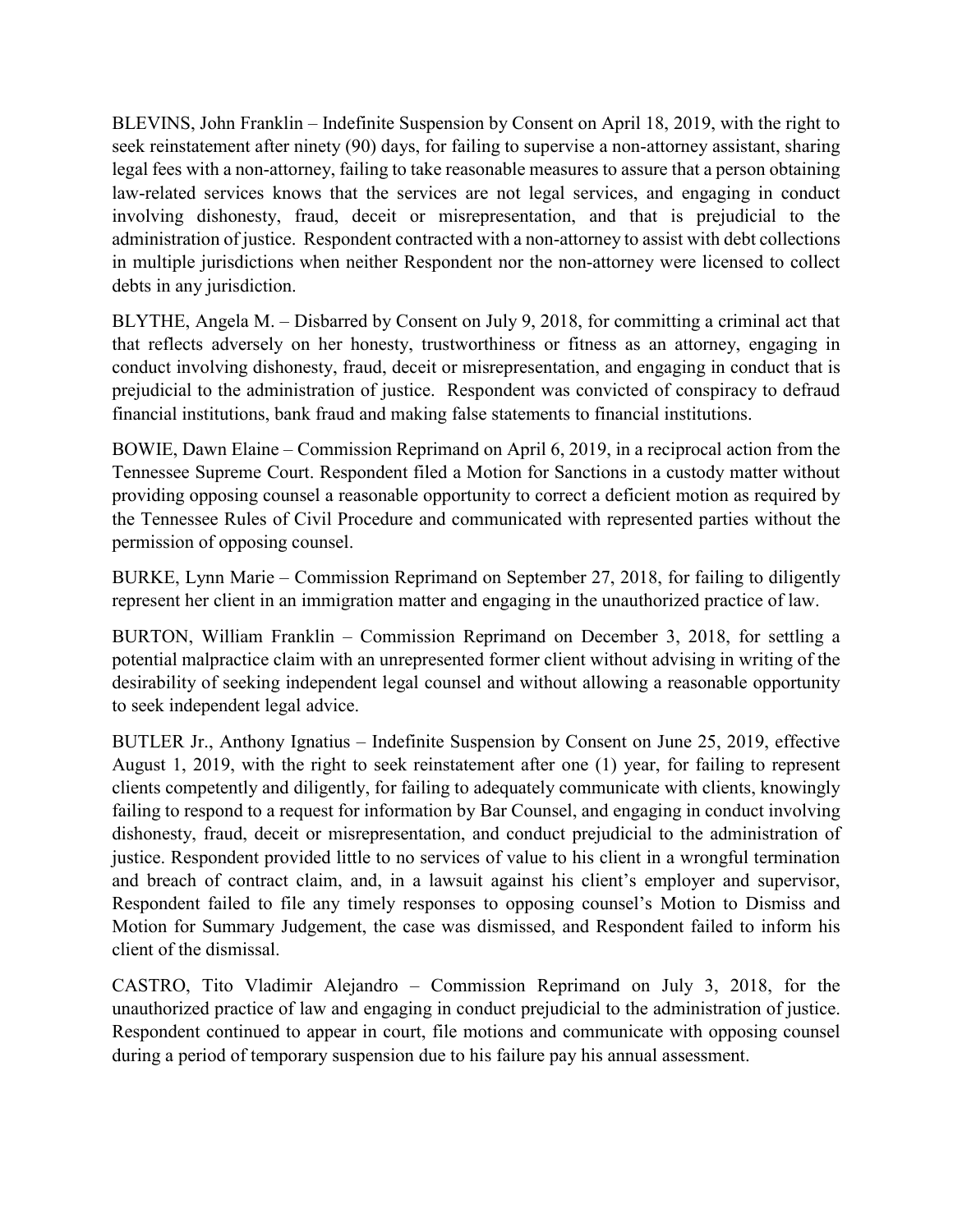CONWELL, Scott A. – Disbarred on January 23, 2019, for failing to represent his clients competently and diligently, failing to adequately communicate with his client, collecting unreasonable fees, filing frivolous pleadings, failing to maintain candor to the tribunal and fairness to opposing parties and counsel, engaging in conduct involving dishonesty, fraud, deceit or misrepresentation, and engaging in conduct that is prejudicial to the administration of justice. In an equal opportunity matter, Respondent failed to diligently pursue his client's claim and failed to respond to his client's reasonable requests for information. In a custody matter, Respondent charged his client an unreasonable fee for pleadings that were improper, without legal purpose and prejudiced his client by not advancing the case in any meaningful way. In an attempt to collect fees from a client, Respondent offered an inflated client invoice to the district court in order to meet the threshold for a jury trial, where the payment sought was wholly unearned.

COPPOCK, John Edward – Reprimanded by Consent on January 3, 2019, for failing to provide diligent representation and for engaging in conduct that is prejudicial to the administration of justice. Respondent failed to file a motion to withdraw and subsequently failed to appear for trial in a criminal matter.

DEL PIZZO, III, Nicholas J. – Commission Reprimand on June 28, 2019, for failing to hold property of clients or third persons separate from his own property and depositing personal funds into his attorney trust account. Respondent deposited funds into his attorney trust account for the purpose of advancing client costs and paying monthly advertising fees, and failed to maintain adequate records to account for those funds.

DOBBS, Michael David – Disbarred by Consent on October 26, 2018, for committing a criminal act that that reflects adversely on his honesty, trustworthiness or fitness as an attorney, and engaging in conduct that is prejudicial to the administration of justice. Respondent pleaded guilty to one count of sexual solicitation of a minor.

EDWARDS, Christal Elizabeth – Disbarred on February 26, 2019, for failing to represent her client competently and diligently, failing to abide by the scope of representation, failing to adequately communicate with her client, collecting unreasonable fees, failing to safekeep unearned fees in an attorney trust account, failing to properly withdraw from her clients' cases and failing to surrender client property upon termination of her representation, failing to maintain fairness to opposing parties and counsel, knowingly failing to respond to Bar Counsel, engaging in conduct involving dishonesty, fraud, deceit or misrepresentation, and engaging in conduct that is prejudicial to the administration of justice. Respondent repeatedly neglected her clients' cases, did not maintain client funds in trust, and made material representations to clients, opposing counsel, Bar Counsel and the courts.

FABAYO, Ifeolu Amaka – Disbarred by Consent on January 3, 2019, for failing to safekeep unearned fees in an attorney trust account, committing a criminal act that that reflects adversely on her honesty, trustworthiness or fitness as an attorney, engaging in conduct involving dishonesty, fraud, deceit or misrepresentation, and engaging in conduct that is prejudicial to the administration of justice. Respondent misappropriated client funds.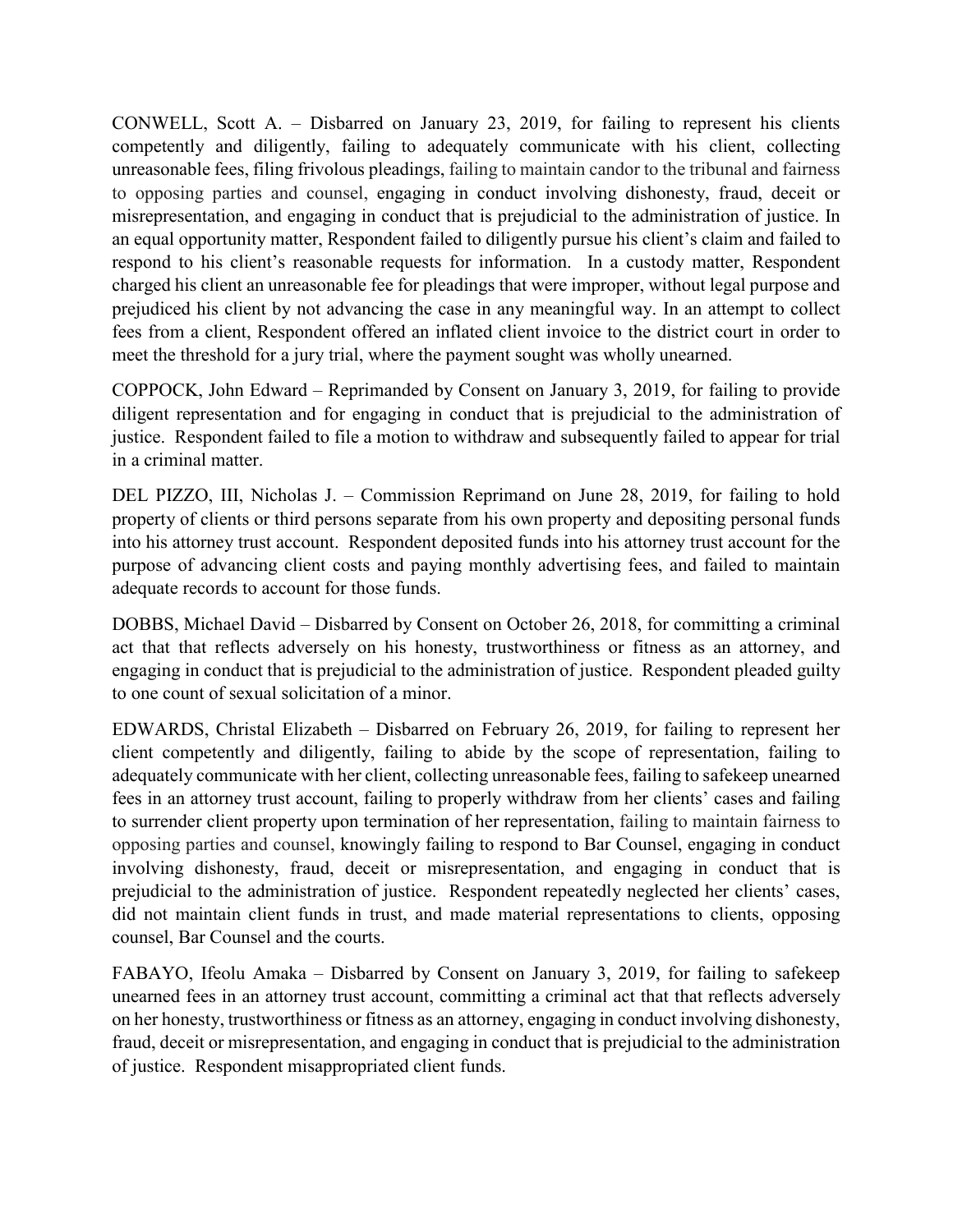FAHRENHOLZ, Kimberly Kay – Commission Reprimand on January 25, 2019 for failing to represent her client diligently, failing to properly withdraw her representation, and engaging in conduct prejudicial to the administration of justice. After her client's case was removed to the United States District Court for the District of Maryland, Respondent failed to seek admission to that court and failed to inform her client that she no longer represented him in the matter despite multiple inquiries made by the Court.

FALUSI, Olayemi I. – Indefinite Suspension on August 16, 2018, for establishing a law firm in Maryland with Stephen Anthony Lang and representing a client in a collections matter prior to his admission to the Maryland Bar. Respondent failed to disclose to the State Board of Law Examiners that he established a firm and was being investigated for unauthorized practice of law by Bar Counsel. Respondent also misrepresented facts regarding his unauthorized practice to Bar Counsel during its investigation.

FERNANDEZ, Alexander – Disbarred by Consent on November 26, 2018, in a reciprocal action with the District of Columbia, for failing to appropriately safeguard property and maintain complete records of his attorney trust account, and for engaging in conduct involving dishonesty, fraud, deceit or misrepresentation and that is prejudicial to the administration of justice. While employed as an associate, Respondent failed to deliver attorneys' fees to the firm and instead misappropriated those funds for his personal use and benefit. Respondent also failed to deposit and maintain advance fees paid by a client into the firm's attorney trust account and used client funds for his personal use and benefit.

GALLAGHER, Michele Yvonne – Commission Reprimand on May 23, 2019, for failing to provide her client with an accurate settlement sheet at the conclusion of representation involving a contingency fee and for making a cash withdrawal from her attorney trust account.

GIANNETTI Jr., John Alexander – Indefinite Suspension by Consent on December 12, 2018, for knowingly failing to respond to Bar Counsel and engaging in conduct that is prejudicial to the administration of justice.

GORMAN, Matthew Peter – Disbarred by Consent on October 26, 2018, for committing a criminal act that that reflects adversely on his honesty, trustworthiness or fitness as an attorney, engaging in conduct involving dishonesty, fraud, deceit or misrepresentation, and engaging in conduct that is prejudicial to the administration of justice. Respondent pleaded guilty to one count of theft or bribery concerning programs receiving Federal funds.

GRIFFIN, Jawara Kibwe – Commission Reprimand on February 8, 2019, for failing to maintain fairness to opposing parties and counsel and engaging in conduct that is prejudicial to the administration of justice. Respondent failed to reimburse an ex-girlfriend for student loan debt she paid on his behalf and failed to abide by a court order requiring repayment.

HANOVER, Sean Regan – Disbarred by Consent on November 30, 2018, effective January 1, 2019, for committing a criminal act that that reflects adversely on his honesty, trustworthiness and fitness as an attorney, and for engaging in activity that is prejudicial to the administration of justice. Respondent pleaded guilty to one count of distributing child pornography.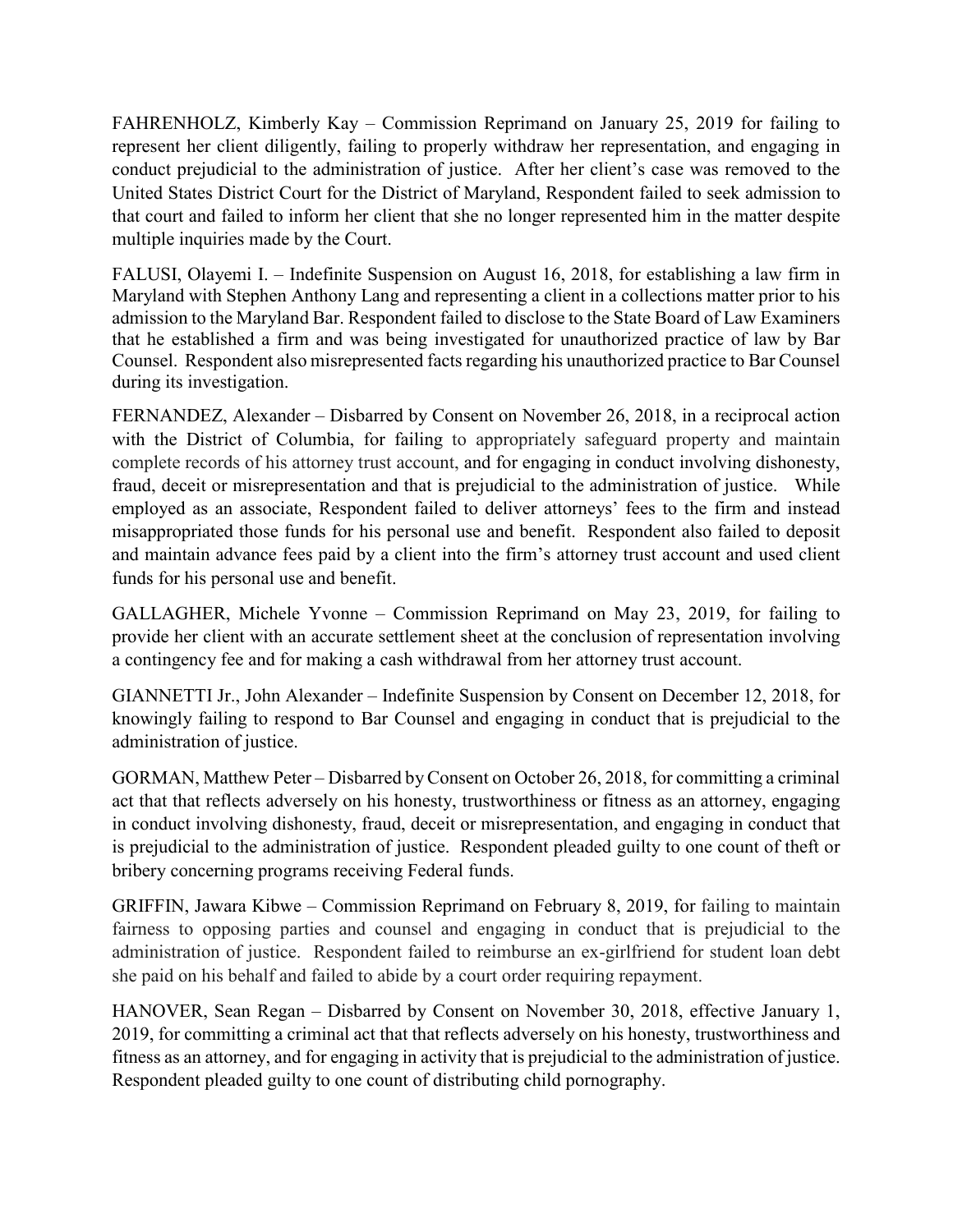HOLCOMB, Toni S. L. – Disbarred by Consent on March 11, 2019, for engaging in conduct involving dishonesty, fraud, deceit and misrepresentation that is prejudicial to the administration of justice. Respondent fabricated documents and made numerous knowing and intentional misrepresentations to conceal the fact that her clients' cases had been dismissed for several years.

IWUDIKE, Vincent Uwakwe – Commission Reprimand on January 22, 2019, for representing clients when the representation involved a conflict of interest, providing financial assistance to a client in connection with pending litigation, and failing to properly terminate representation. Respondent represented the passenger and the driver involved in an auto accident, failed to properly terminate representation after the driver was found to be at fault, and loaned the passenger \$1,500 unrelated to court costs or litigation expenses.

JALLOH (GHATT), Jeneba – Disbarred on August 29, 2018, for entering into two escrow agreements with clients, which effectively allowed the clients to misuse the attorney's trust account as part of an advanced fee scam. Respondent subsequently misrepresented the existence of the escrow agreements creating the scam, her involvement in the scam, and her disbursements of the money.

JOHNSON, Jerome P. – Disbarred on January 22, 2019, for failing to safekeep unearned fees in an attorney trust account, failing to maintain adequate records for his attorney trust account, failing to timely respond to Bar Counsel, and engaging in conduct that is prejudicial to the administration of justice. Respondent repeatedly and knowingly failed to respond to Bar Counsel's requests for information during an inquiry regarding the overdraft of Respondent's attorney trust account.

KEISLING, Bret – Indefinite Suspension on April 18, 2019, with the right to seek reinstatement after he is reinstated in Pennsylvania, in a reciprocal action from the Supreme Court of Pennsylvania, for failing to represent his client competently and diligently, failing to adequately communicate with his client, failing to safekeep funds in an attorney trust account, failing to take steps to protect his client's interest upon termination of his representation, failing to make reasonable efforts to expedite litigation consistent with his client's interests, failing to respond to Bar Counsel, and engaging in conduct involving dishonesty, fraud, deceit or misrepresentation, and that is prejudicial to the administration of justice. Respondent repeatedly missed filing deadlines and failed to file an appeal on behalf of his client, released client funds held in trust without authorization from his client, and failed to timely turn over remaining client funds held in trust upon termination of his representation.

KNEPP, Timothy Paul - Commission Reprimand by Consent on May 28, 2019, for failing to adequately communicate with his clients, disclosing confidential client information, and representing a client involving a conflict of interest. Respondent drafted wills for two clients living in a nursing home without meeting with them individually and assessing their competency. When the validity of one of the wills was challenged, Respondent represented the personal representative until he withdrew due to a conflict of interest.

LANG, Steven Anthony – Indefinite Suspension on August 16, 2018, for assisting Olayemi I. Falusi in the unauthorized practice of law, failing to maintain an attorney trust account, and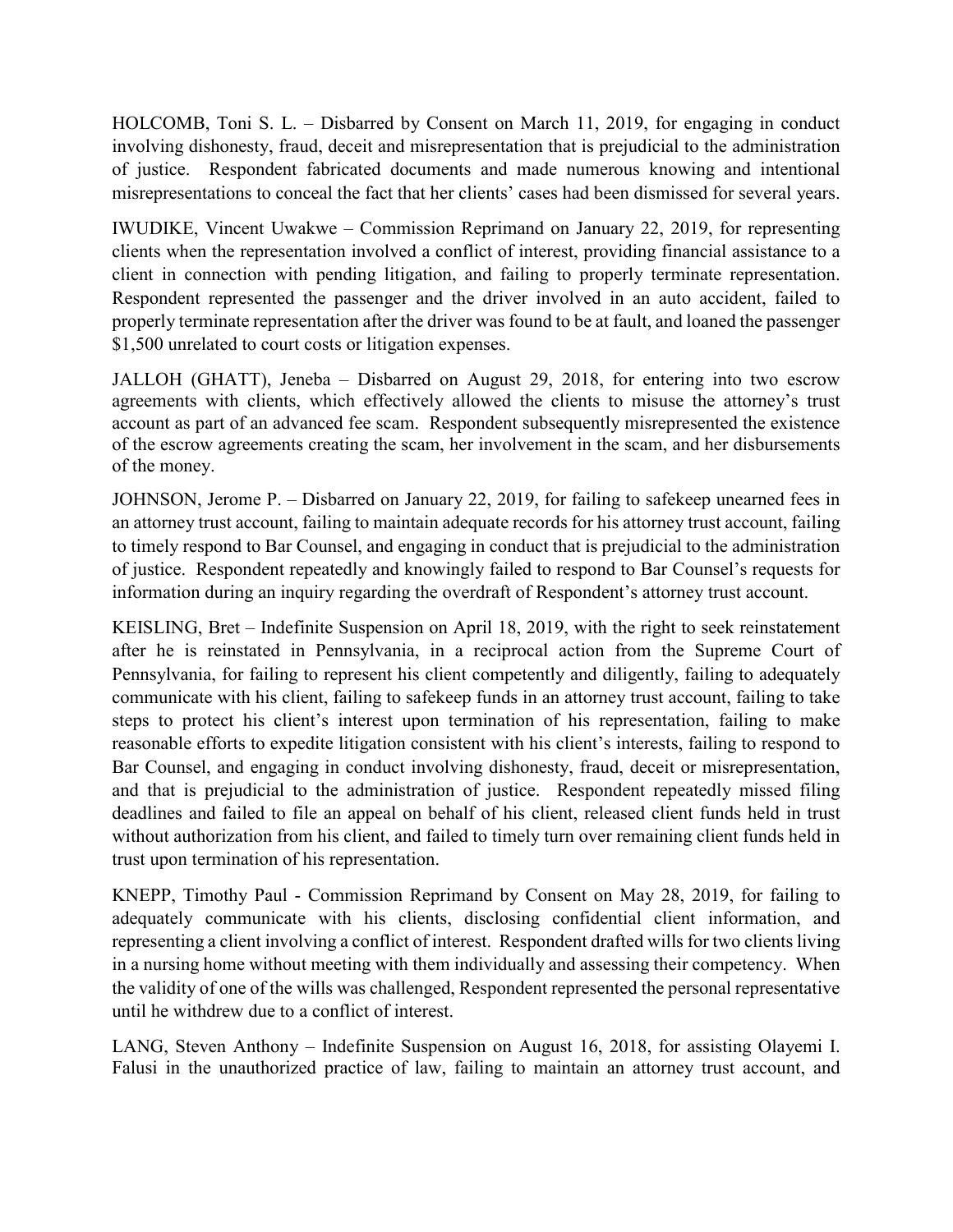backdating a motion during representation of his client. Respondent was also dishonest to Bar Counsel during its investigation.

LEFKOWITZ, Jon A. – Disbarred on March 29, 2019, in a reciprocal action from New York, for committing a criminal act that that reflects adversely on his honesty, trustworthiness and fitness as an attorney and engaging in conduct involving dishonesty, fraud, deceit or misrepresentation that is prejudicial to the administration of justice. Respondent was convicted of criminal facilitation in the fourth degree after issuing a fraudulent subpoena to a witness for the benefit of his cousin with the purpose of assisting his cousin evade extradition from Canada to New York.

LEIKUS, Alex Benedict – Indefinite Suspension by Consent on May 28, 2019, effective June 7, 2019, with the right to petition for reinstatement no sooner than sixty (60) days after the effective date of the suspension, for failing to deliver promptly funds that a third party was entitled to receive, and failing to comply with attorney trust account record-keeping and reconciliation requirements. After receiving settlement funds in personal injury cases, the Respondent timely distributed portions due to his clients, but withheld funds owed to medical providers for a period of 4-5 years.

MALDONADO, Melinda – Disbarred on March 6, 2019, for failing to represent her client competently, engaging in the unauthorized practice of law, knowingly making a false statement of material fact to Bar Counsel and others, failing to respond to a demand for information by Bar Counsel, and engaging in conduct involving dishonesty, fraud, deceit, or other misrepresentation that is prejudicial to the administration of justice. While only barred in the District of Columbia and without a *pro hac vice* sponsor, Respondent drafted and submitted various pleadings on behalf of her client in Maryland, failed to obtain transcripts resulting in the dismissal of her client's appeal, and sought to alter her client's medical records by holding herself out as a medical doctor during a phone call with her client's doctor.

MARSHALL, Kimberly Lisa – Indefinite Suspension on September 28, 2018, in a reciprocal action from Virginia for failing to diligently represent and adequately communicate with her client, collecting an unreasonable fee, failing to safekeep unearned fees in an attorney trust account, failing to refund unearned fees upon termination of representation, and engaging in conduct that is prejudicial to the administration of justice. Despite collecting an advance legal fee for representation in a property settlement agreement and divorce matter, Respondent failed to provide any legal work, failed to provide any billing statements to her client, and failed to return unearned fees to her client or subsequent counsel.

MASLAN, Gary Richard – Commission Reprimand on December 6, 2018, for failing to submit an application for cancellation of removal in an immigration matter, despite the fact that his client timely provided the information and documentation necessary to complete the application. As a result, the Court ordered that Respondent's client be removed from the United States.

McDANIEL, Brian Keith – Commission Reprimand on December 4, 2018, for depositing unearned fees directly into his business account, rather than his attorney trust account, without his client's informed consent, confirmed in writing.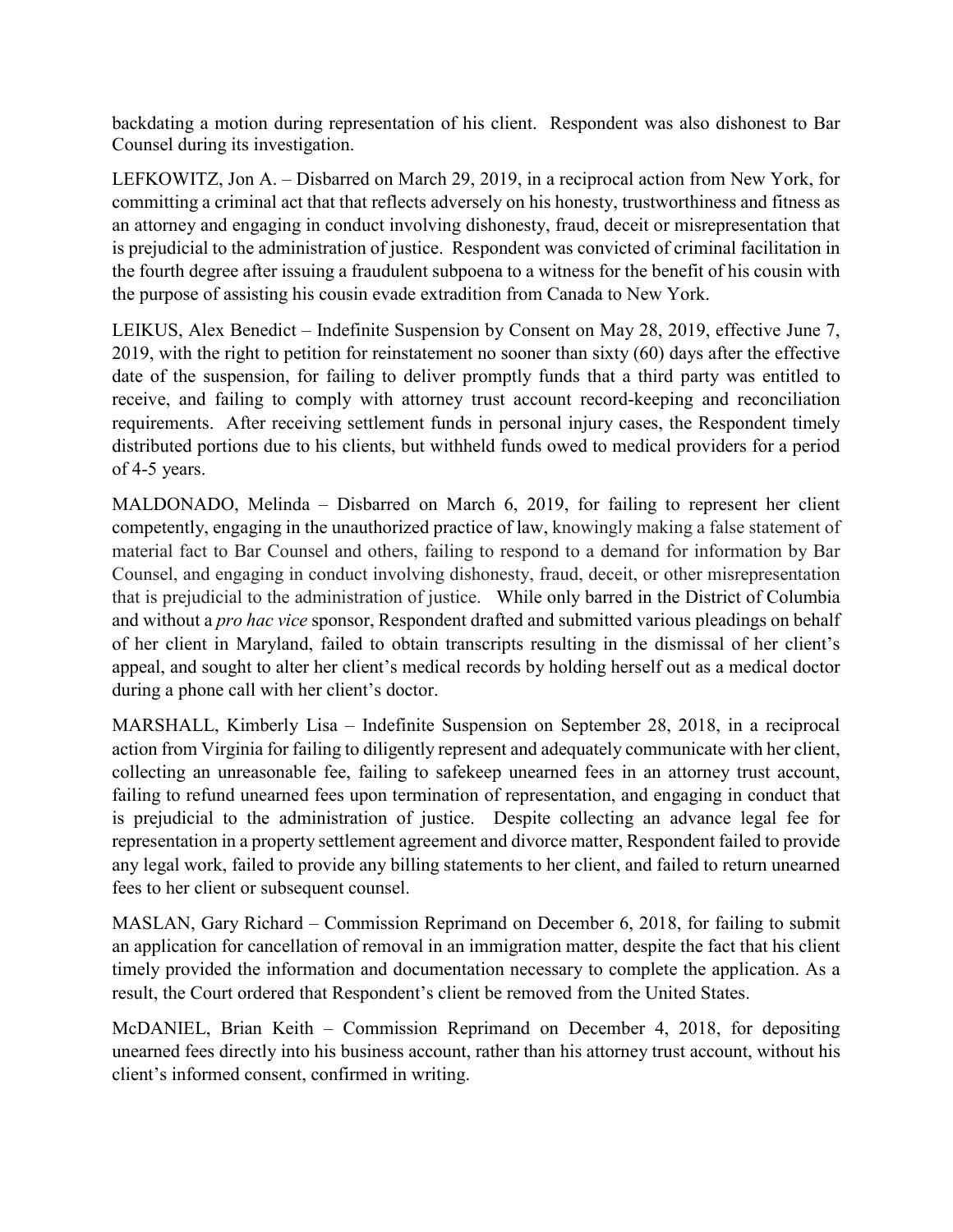MERICLE, Linda – Commission Reprimand on July 23, 2018, for filing confessed judgment complaints with what appeared to be the actual signature of defense counsel. The complaints were signed with the permission and authorization of defense counsel, but the complaints did not state that they were signed for defense counsel with her permission. Cameron Mericle, a law firm at which Respondent was a partner, also filed notices with the court representing that the firm had hand-delivered a copy of the complaint to the attorney for the defendant when, in fact, this was not always the case.

MILTON, Gregory J. – Commission Reprimand on July 2, 2018, for failing to timely submit a postponement which resulted in the dismissal of his client's matter, failing to provide billing statements to his client, and failing to provide a client ledger upon Bar Counsel's request.

MURRAY, Richard – Disbarred on January 18, 2019, in a reciprocal action from Virginia, for collecting unreasonable fees, failing to maintain candor to the tribunal and engaging in conduct involving dishonesty, fraud, deceit or misrepresentation that is prejudicial to the administration of justice. In an estate matter, Respondent distributed \$890,000.00 to himself, despite the fact that compensation guidelines published by the Fairfax County Commissioner of Accounts listed \$199,000.00 as the reasonable fee for that matter.

NAVE, Brandi Shanee – Indefinite Suspension on March 29, 2019, in a reciprocal action from the District of Columbia Court of Appeals, for failing to safekeep unearned fees in an attorney trust account and failing to deliver promptly to a third person funds that the third person is entitled to receive. Respondent repeatedly withheld funds owed to third party medical providers in personal injury cases, using the delay in payment as post-settlement hard bargaining and leverage to resolve all outstanding matters.

NDJATOU, Edgar Fabrice Ngatcha – Indefinite Suspension by Consent on January 23, 2018, for failing to represent his client competently and diligently, failing to abide by the scope of representation, failing to adequately communicate with his client, engaging in conduct involving dishonesty, fraud, deceit or misrepresentation, and engaging in conduct that is prejudicial to the administration of justice. Respondent failed to appeal his client's loss of long-term disability benefits, despite repeated representations to the client that the appeal had been filed.

O'NEILL, Jonathan Kimbel – Indefinite Suspension by Consent on May 28, 2019, for failing to represent his clients competently and diligently, failing to safekeep funds in an attorney trust account, failing to take steps to protect his client's interest upon termination of his representation, and engaging in conduct that is prejudicial to the administration of justice. Respondent left the State of Maryland to attend in-patient treatment for alcohol dependence and left his non-attorney office manager to wind down his practice.

PETROS, George Zacharias – Commission Reprimand on December 3, 2018, for disbursing disputed funds to his client while the opposing party intended for those funds to be held in trust, and for engaging in the unauthorized practice of law during a period of suspension.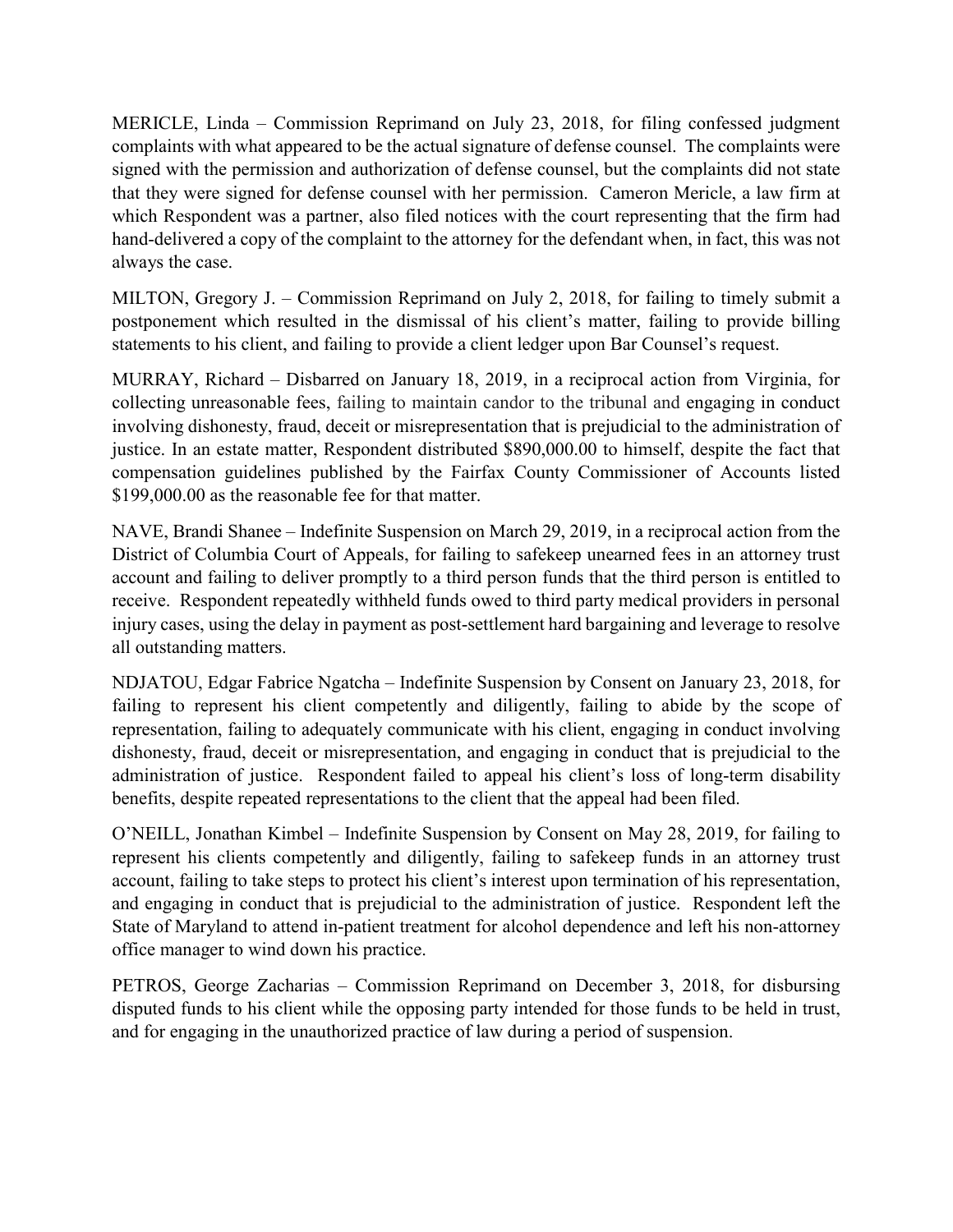POPPLETON, Aubrey Paige – Indefinite Suspension by Consent on September 28, 2018, for committing a criminal act which reflects adversely on her fitness as an attorney and engaging in conduct that is prejudicial to the administration of justice.

ROBBINS, Jonathan David – Disbarred on April 3, 2019, for failing to represent his clients competently and diligently, failing to abide by the scope of representation, failing to adequately communicate with his clients, collecting unreasonable fees, failing to identify a conflict of interest, knowingly making false statements to Bar Counsel, engaging in conduct involving dishonesty, fraud, deceit or misrepresentation, and engaging in conduct that is prejudicial to the administration of justice. Respondent made misleading representations to clients that he had performed work that he, in fact, had not performed, failed to take action to advance client matters despite requests to do so, failed to timely file a Petition to Caveat, failed to provide clients with timely invoices for work performed over several years, executed a new retainer agreement without a client's authorization, and used a recently obtained Power of Attorney to retroactively increase his hourly rate from \$350 per hour to \$500 per hour.

ROBBINS, Seth Adam – Suspended by Consent for sixty (60) days on December 12, 2018, retroactively effective from September 28, 2018, in a reciprocal action from the District of Columbia Court of Appeals, for failing to adequately communicate with his clients and failing to recognize that his representation of one client would be directly adverse to and would materially limit his responsibilities to another client. Respondent represented a government contractor and construction company and invited a friend and client to serve as an indemnitor for surety bonds on future construction projects, resulting in a conflict of interest.

ROBINSON, Ginger R. – Commission Reprimand on January 29, 2019, for failing to provide diligent representation and failing to adequately communicate with her client. Respondent failed to pursue her client's civil claim against the Baltimore City Police Department and did not respond to her client's repeated requests for updates in the matter.

ROWLAND, Dale Edward – Indefinite Suspension by Consent on September 28, 2018, effective November 28, 2018, for failing to competently represent his client, failing to safekeep funds in an attorney trust account, depositing his own funds in his attorney trust account, and knowingly failing to respond to a request for information by Bar Counsel.

SADUR, Brian David – Indefinite Suspension by Consent on February 8, 2019, effective April 30, 2019, with the right to seek reinstatement after six (6) months, for failing to represent his client competently, failing to deposit and safekeep unearned fees in an attorney trust account, failing to create and maintain adequate client matter records, comingling client and law firm funds, making prohibited transactions in his attorney trust account, knowingly failing to respond to Bar Counsel, and engaging in conduct that is prejudicial to the administration of justice.

SALGADO, Louis F. – Indefinite Suspension by Consent on September 28, 2018, for failing to represent his client competently and diligently, failing to abide by the scope of representation, failing to adequately communicate with his client, collecting unreasonable fees, failing to safekeep unearned fees in an attorney trust account, failing to supervise non-attorney assistants, assisting another in engaging in the unauthorized practice of law, making false or misleading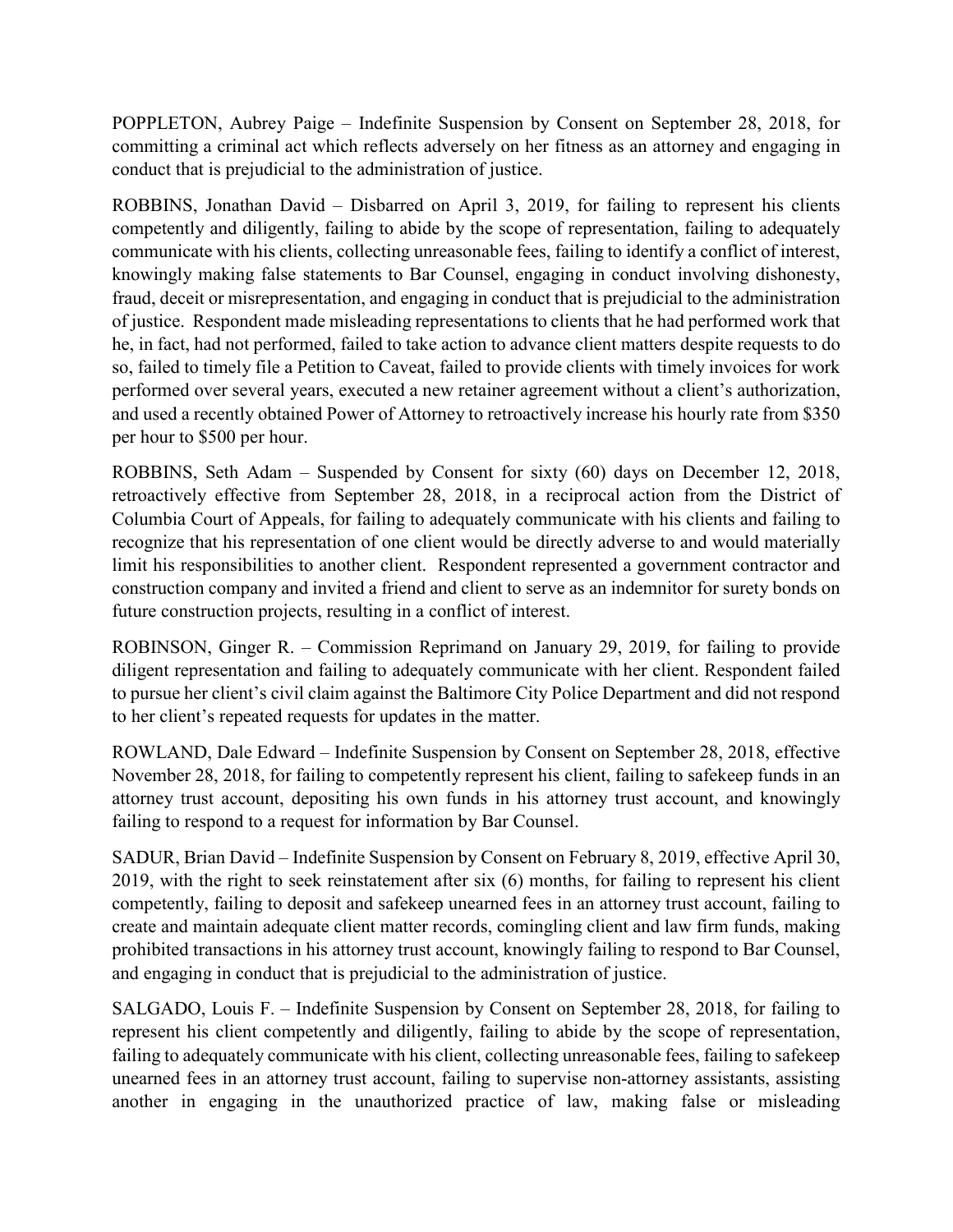communications about his legal services, misusing a firm's name or letterhead, committing a criminal act that reflects adversely on his honesty, trustworthiness, or fitness as an attorney, and engaging in conduct involving dishonesty, fraud, deceit or misrepresentation, and that is prejudicial to the administration of justice.

SANDERSON, Garland Montgomery Jarrat – Disbarred on April 5, 2019, by Per Curiam Order, for failing to provide competent and diligent representation, failing to abide by the scope of representation, failing to adequately communicate with clients, collecting unreasonable fees, failing to safekeep unearned fees in an attorney trust account, failing to keep records for his attorney trust account, failing to maintain fairness to opposing parties and counsel, failing to respond to Bar Counsel, engaging in conduct involving dishonesty, fraud, deceit or misrepresentation, and engaging in conduct that is prejudicial to the administration of justice. Respondent failed to appear in court on behalf of several clients, failed to respond to requests by both Bar Counsel and clients, urged a former client to provide misinformation in an attempt to interfere with Bar Counsel's investigation, failed to timely deliver settlement funds, and mismanaged funds held in his attorney trust account.

SCHAUB, Ruth Marguerite Marie – Commission Reprimand on December 4, 2018, for failing to adequately supervise her husband/ law partner after he was indefinitely suspended from the practice of law but continued to work in the firm as a compensated non-attorney assistant. Respondent failed to reasonably inform a client of the suspension, allowing the client to believe Respondent's husband still represented her for a significant period of time after he was prohibited from practicing law.

SCHWABER, Jeffrey M. – Commission Reprimand on July 2, 2018, for failing to identify a conflict of interest between two firm clients and failing to supervise several junior attorneys who, over a period of months, exacerbated the conflict of interest by taking positions for the benefit of one client and to the detriment of another.

SHEDLICK, Christopher Broughton – Commission Reprimand on December 3, 2018, for failing to safe-keep client funds in trust and for failing to create and maintain adequate records for his attorney trust account.

SHEMENSKI, Steven Douglas – Disbarred by Consent on September 6, 2018, for failing to provide competent and diligent representation, failing to adequately communicate with clients, knowingly making a false statement of material fact to Bar Counsel, failing to respond to a demand for information by Bar Counsel, engaging in conduct involving dishonesty, fraud, deceit, or other misrepresentation, and engaging in conduct prejudicial to the administration of justice.

SHIN, John Douglas – Reprimand by Consent on January 23, 2018, for failing to represent his client competently and diligently and failing to properly supervise a non-attorney assistant. Respondent's paralegal filled out, submitted, and signed Respondent's name on immigration forms containing inaccurate information, and as a result, the clients' permanent legal residency applications were denied.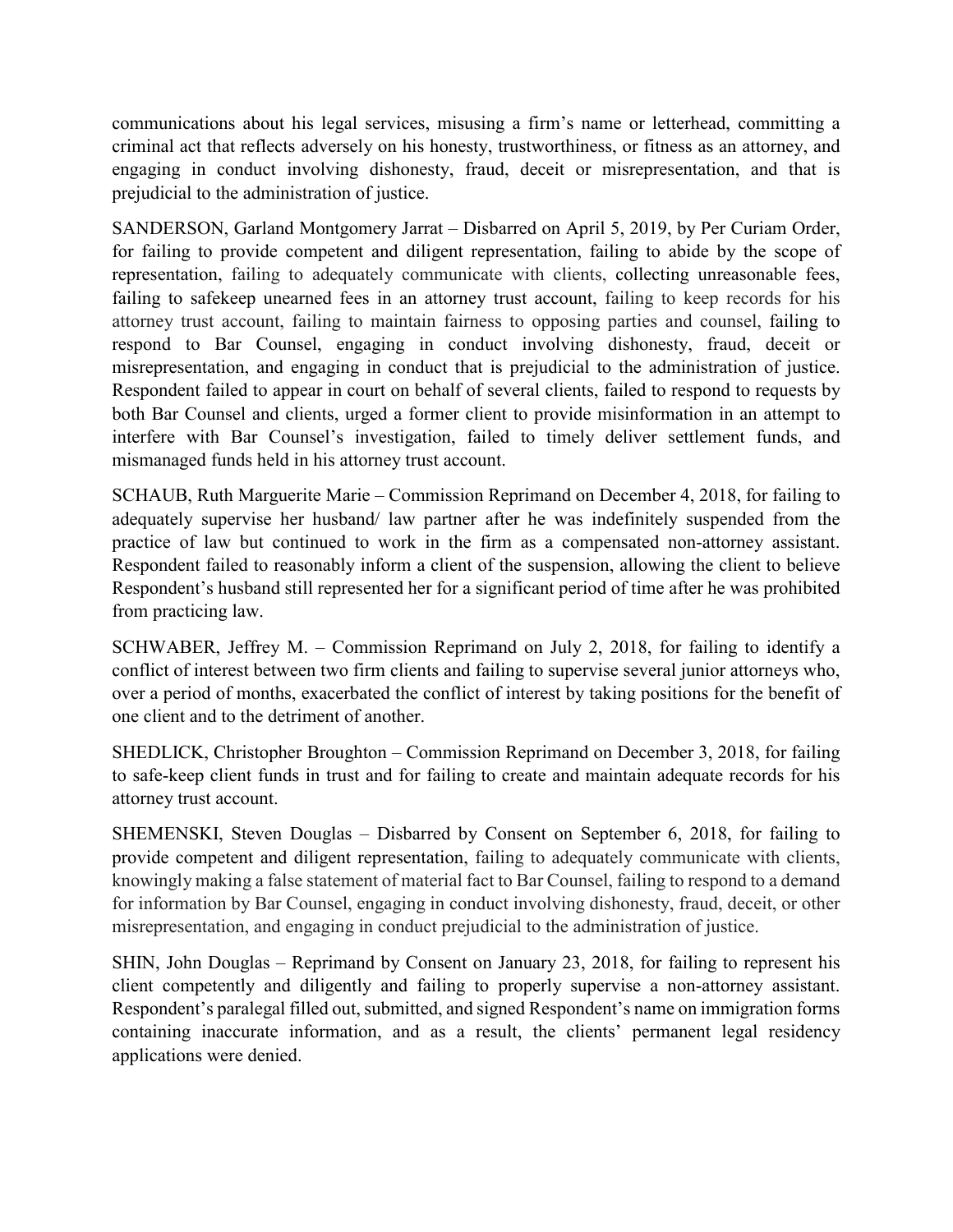SILVERMAN, Leslie Dana – Disbarred by Consent on March 1, 2019, in a reciprocal action with the District of Columbia Court of Appeals, for failing to represent her client competently, failing to adequately communicate with her client, filing frivolous pleadings, failing to maintain candor to the tribunal, knowingly making a false statement of material fact to Bar Counsel, and engaging in conduct involving dishonesty, fraud, deceit, or other misrepresentation that is prejudicial to the administration of justice. Respondent failed to communicate with her client in a bankruptcy proceeding, failed to obtain her clients signature or an accurate power of attorney for bankruptcy filings, and made false representations to the Bankruptcy Court and Disciplinary Counsel in the District of Columbia.

SIMS, Jason Mark – Disbarred by Consent on May 3, 2019, for committing a criminal act that that reflects adversely on his honesty, trustworthiness and fitness as an attorney. The Respondent was convicted for distribution of child pornography in the United States District Court for the Eastern District of Virginia.

SPERLING, Samuel – Commission Reprimand on August 28, 2018, for representing a client in business transactions and filing suit against that same client. Respondent was disqualified by the Court based upon a conflict of interest. Respondent also failed to respond to Bar Counsel during its investigation.

STEIN, Paul Theodore – Commission Reprimand on July 2, 2018, for disclosing confidential client communications, failing to identify a conflict of interest between two firm clients, and failing to supervise several junior attorneys who, over a period of months, exacerbated the conflict of interest by taking positions for the benefit of one client and to the detriment of another.

STEINHORN, Neil Warren – Indefinite Suspension on December 20, 2018, effective January 19, 2018, with the right to seek reinstatement after six (6) months, for failing to maintain candor to the tribunal and engaging in conduct involving dishonesty, fraud, deceit or misrepresentation that is prejudicial to the administration of justice. While collecting debt on behalf of a home owners' association, Respondent combined his attorney's fees with the amount of damages sought, listing one aggregate figure, even though the complaint form specifies that those amounts be itemized on separate lines. Respondent's actions prevented the Court from assessing the reasonableness of the attorney's fees.

TABE, Kevin Mbeh – Commission Reprimand on May 30, 2019, for failing to competently and diligently represent his client, failing to adequately communicate with his client, and engaging in conduct that is prejudicial to the administration of justice. Twice in an immigration matter, Respondent and his client failed to appear, and as a result, removal orders were entered against the client. The client's second failure to appear was due to Respondent's failure to inform his client that his hearing was rescheduled.

TELL, Melinda Gale – Indefinite Suspension by Consent on September 28, 2018, for failing to represent her client competently and diligently, failing to abide by the scope of representation, failing to adequately communicate with her client, collecting unreasonable fees, failing to safekeep unearned fees in an attorney trust account, failing to properly withdraw from representation,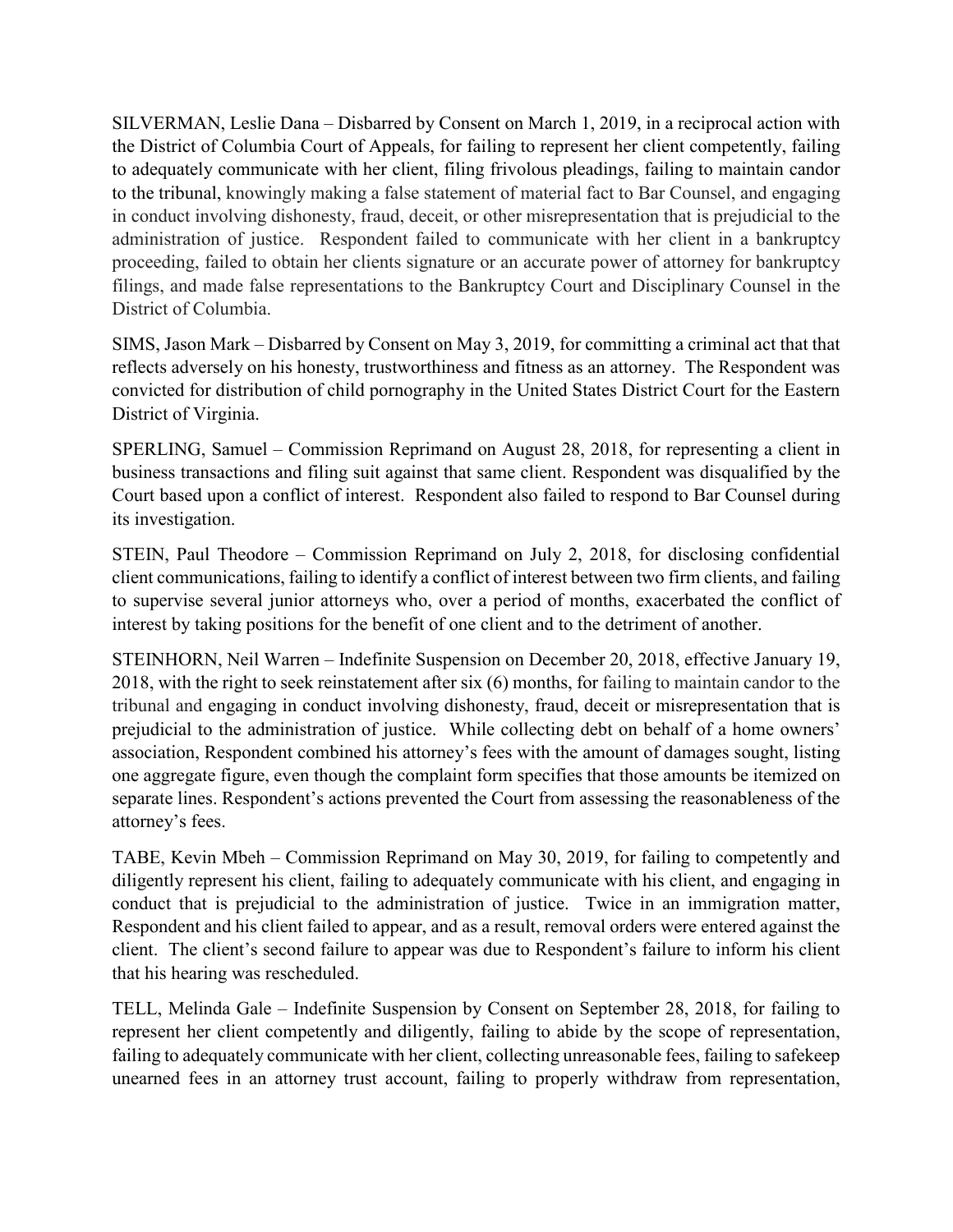knowingly failing to respond to a request for information by Bar Counsel, and engaging in conduct that is prejudicial to the administration of justice.

THOMPSON, Yolanda Massaabioseh – Suspended for sixty (60) days on December 14, 2018, for failing to provide competent and diligent representation to her client, failing to adequately communicate with her client, collecting unreasonable fees, failing to safe-keep client funds in trust, failing to take steps to protect her client's interest upon termination of her representation, engaging in the unauthorized practice of law, failing to timely respond to Bar Counsel, knowingly making false statements to Bar Counsel and engaging in conduct involving dishonesty, fraud, deceit or misrepresentation that is prejudicial to the administration of justice. Respondent, who is not a Maryland attorney, mismanaged her attorney trust account, misappropriated client funds and comingled personal funds with client funds.

TOBIAS, Charles Lee – Disbarred by Consent on October 26, 2018, for committing a criminal act that that reflects adversely on his honesty, trustworthiness or fitness as an attorney, engaging in conduct involving dishonesty, fraud, deceit or misrepresentation, and engaging in conduct that is prejudicial to the administration of justice. Respondent pleaded guilty to filing a fraudulent individual tax return. Respondent claimed a charitable deduction of \$239, 282.00, the allowable portion for a noncash charitable contribution in the amount of \$516, 361.00, which was supported by an appraisal Respondent knew to be false.

UCHEOMUMU, Andrew N. – Disbarred on November 16, 2018, for failing to competently and diligently represent his client in an appeal in the Court of Special Appeals, failing to safekeep client funds, and making intentional misrepresentations to his client, the Court and to Bar Counsel.

WEBB, Sandy N. – Disbarred on October 26, 2018, in a reciprocal action from Oregon for failing to safekeep unearned fees and client funds in an attorney trust account, for using trust money for purposes other than the purpose for which the money is entrusted, engaging in conduct involving dishonesty, fraud, deceit or misrepresentation, and engaging in conduct that is prejudicial to the administration of justice. Respondent deposited client settlement checks into her trust account, used the settlement funds to pay her personal and firm expenses, and failed to disburse the total amount due to her client.

WOOLERY, Benjamin Jeremy – Commission Reprimand on July 5, 2018, for failing to provide competent representation to a client, failing to act with reasonable diligence and promptness in representing a client, and failing to create and maintain client matter records. Respondent, as the personal representative of an estate, routinely deposited and held certain estate funds in his law firm's attorney escrow account instead of a separate account established in the name of the estate and used personal funds to pay interest and penalty amounts which were a direct result of his failure to file fiduciary tax returns and pay tax owed by the estate over a fifteen-year period.

WOOLERY, Benjamin Jeremy – Disbarred on December 20, 2018, for incompetence, failing to abide by the scope of representation and the allocation of authority between client and attorney, failing to adequately communicate with his client, collecting unreasonable fees, failing to recognize that his representation of one client would be directly adverse to and would materially limit his responsibilities to another client, failing to adhere to his duties to a former client, failing